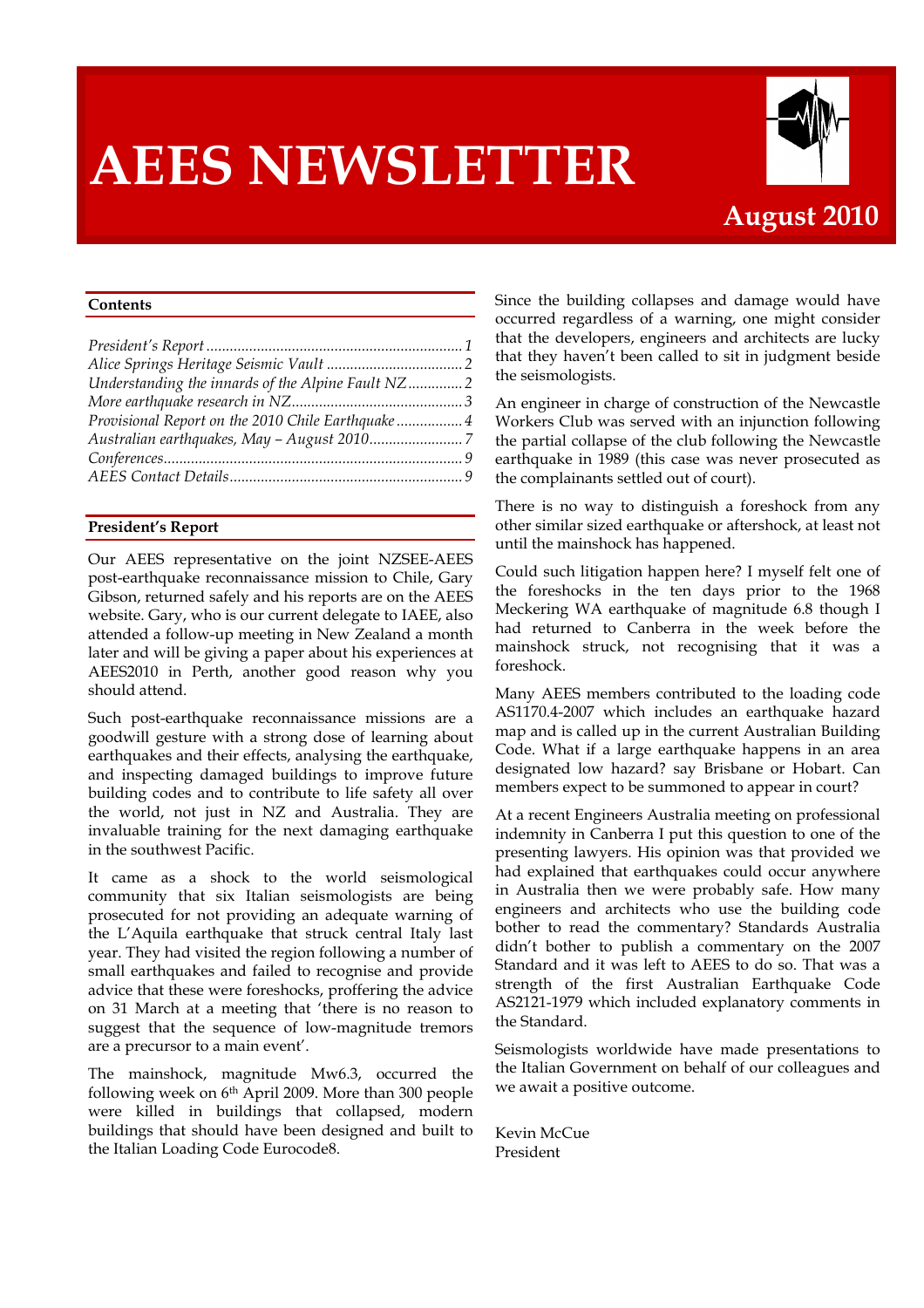#### **Alice Springs Heritage Seismic Vault**

Any members travelling through the Centre might like to visit a heritage site of special interest. A secret 4 station seismic array established at Alice Springs by the US Government late in 1954 to monitor nuclear tests was the predecessor of the current borehole array. One of the original vaults has been declared a heritage site and the previously secret site details and function have finally been published (Spencer Hill Seismic Vault and Array, Heritage Assessment Report 2009, NT Government).



*The entrance to the vault at the base of Spencer Hill near Alice Springs showing the counterbalanced steel doors atop a steel-lined vertical shaft.*

#### **Understanding the innards of the Alpine Fault NZ**

(Article provided by seismologist Michael Andre Phillips, Director of EPSO – see later article)

An international team of geoscientists under project coleader Dr John Townend, of Victoria University will carry out multimillion-dollar research into New Zealand's major visible earthquake source – the Alpine Fault.

They plan to drill through the South Island's Alpine Fault to understand how large faults evolve and generate earthquakes.

The Deep Fault Drilling Project has applied for resources to drill two boreholes about 150 metres deep and 50m apart in Gaunt Creek, near Whataroa, next year. It will involve 100 or more scientists and require funding from New Zealand, Germany, Britain, the United States, Canada and Australia.

GNS spokesman John Callan said "The Alpine Fault is late in its earthquake cycle, so it is seen as a great opportunity to investigate one of the top faults in New Zealand by putting a range of probes down into the zone where earthquakes occur.

The Alpine Fault extends more than 650 kilometres from Marlborough, along the western edge of the

Southern Alps to Milford Sound. Research suggests it ruptures every 200 to 400 years, producing damaging magnitude eight or more earthquakes.

The two boreholes will enable scientists to examine unweathered rocks, install earthquake recorders and weather gauges, and measure temperature and water pressure.

"The Alpine Fault offers great opportunities to investigate pressure, temperature and chemical conditions in the heart of the `earthquake machine'," Townend said.



"The Alpine Fault's geometry, rapid rate of slip, and well-studied surface exposures make it a site of real global importance for fundamental research into the evolution of large faults and the conditions under which earthquakes occur.

"Funding applications ... have been submitted in Germany, the UK, US, Canada, and **Australia**, as well as New Zealand, and we await the outcomes of these and future applications."

Researchers at GNS Science, Otago University and Victoria University are co-ordinating the work in collaboration with colleagues at Canterbury University and Auckland University, and organisations in Germany, Britain and the United States.

Back in the 1960's Frank Evison, the inaugural professor of Geophysics at Victoria University Wellington, arranged to have a masonry wall built straddling the Alpine Fault to see if it was creeping. The wall is still intact which is not necessarily good news.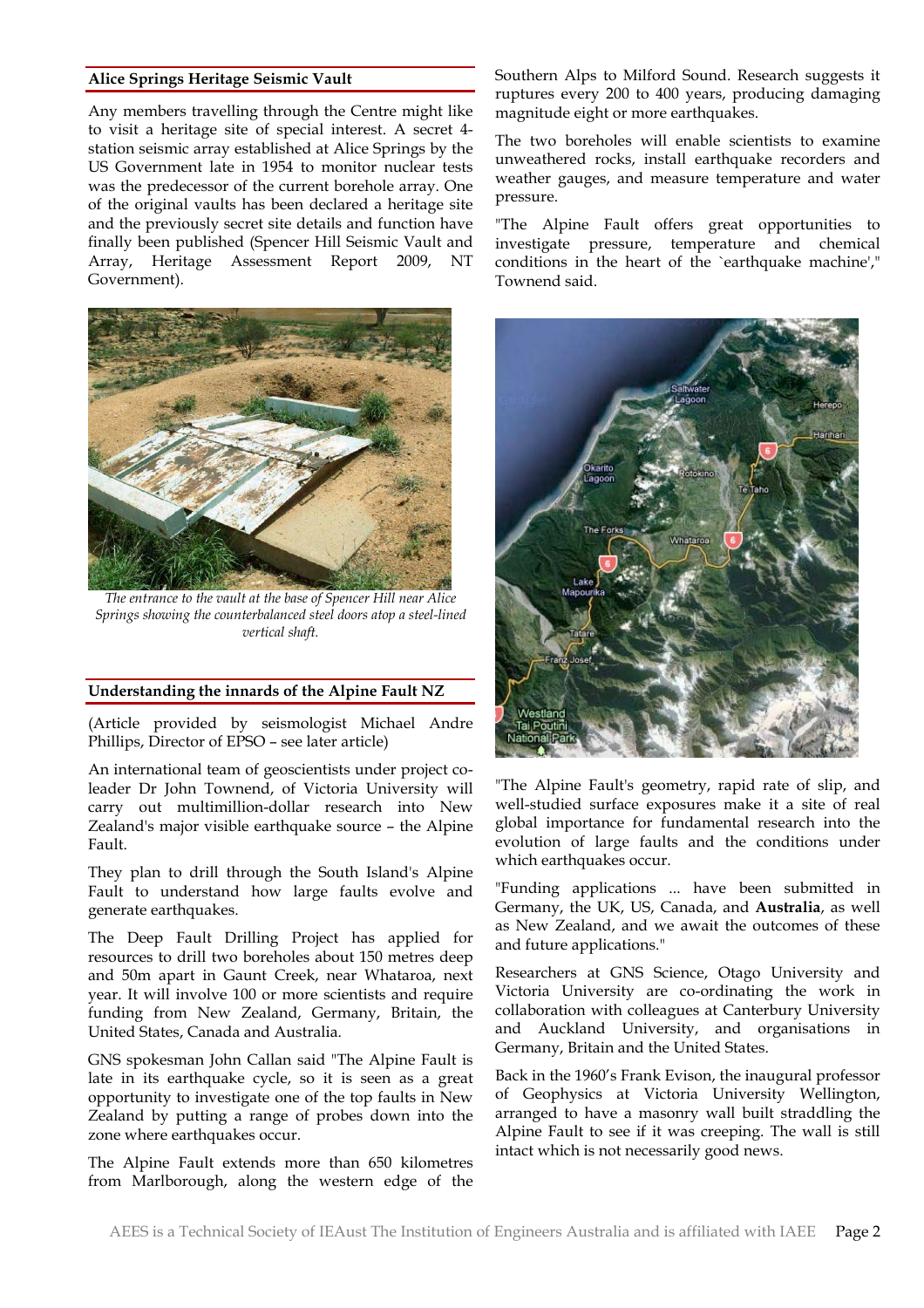#### **More earthquake research in NZ**

By PAUL GORMAN - The Press South Island

New earthquake sensors will be deployed across Canterbury and Marlborough during a multimilliondollar national project.

From next year, GeoNet, a collaboration between the Earthquake Commission (EQC) and GNS Science, will roll out a monitoring station network across the upper South Island as part of a \$45 million, five-year programme.

A dense network is needed to improve public safety and understanding of earthquakes, to help pinpoint and measure tremors, and provide more details on fault ruptures.

The Hope Fault near Hanmer Springs – likely to be the source of a damaging earthquake in Christchurch – will be among those in the spotlight.

In September 1888, a magnitude 7.3 earthquake on the Hope Fault shook Christchurch for 50 seconds and brought down the Christ Church Cathedral spire.

GNS Science's GeoNet project director, Dr Ken Gledhill, said the improved South Island network would provide a better match for North Island coverage.

A Canterbury strong-motion network had been in place since 2004.

The earthquake and deformation-recording equipment would include seismographs, strong-motion recorders and GPS (global positioning system) equipment.

By 2016, 30 new seismic stations and 16 GPS sites would be sited in the Marlborough fault zone, he said.

In the next two years, 10 new instruments would be installed in Canterbury, mainly in Christchurch. Eventually, 40 instruments would be spread across the region, with 20 around the city.

(Ed: Seems our colleagues across the ditch are way ahead of Australia in undertaking the necessary basic research for understanding their earthquake environment).

#### **Tsunami observed in Brisbane**

(Queensland) NPA News Vol 81 No 3 p25

by Heatherbell Mellor, 28 Feb 2010

This bird outing turned out to be quite a surprise and a very special morning because we witnessed the arrival of the tsunami which had come across the Pacific after the earthquake in Chile. There was also a high tide, but it wasn't supposed to come in until 9.16am. We were at the Wynnum roost at 7.30am and already there were only long-legged birds left standing: stilts, egrets and pelicans. There were no waders.

By 8.30am all the birds had gone because of the amount of water rushing in through the mangrove forest into the lagoon area.

(Ed. We have taken the report at face value – no checks have been made).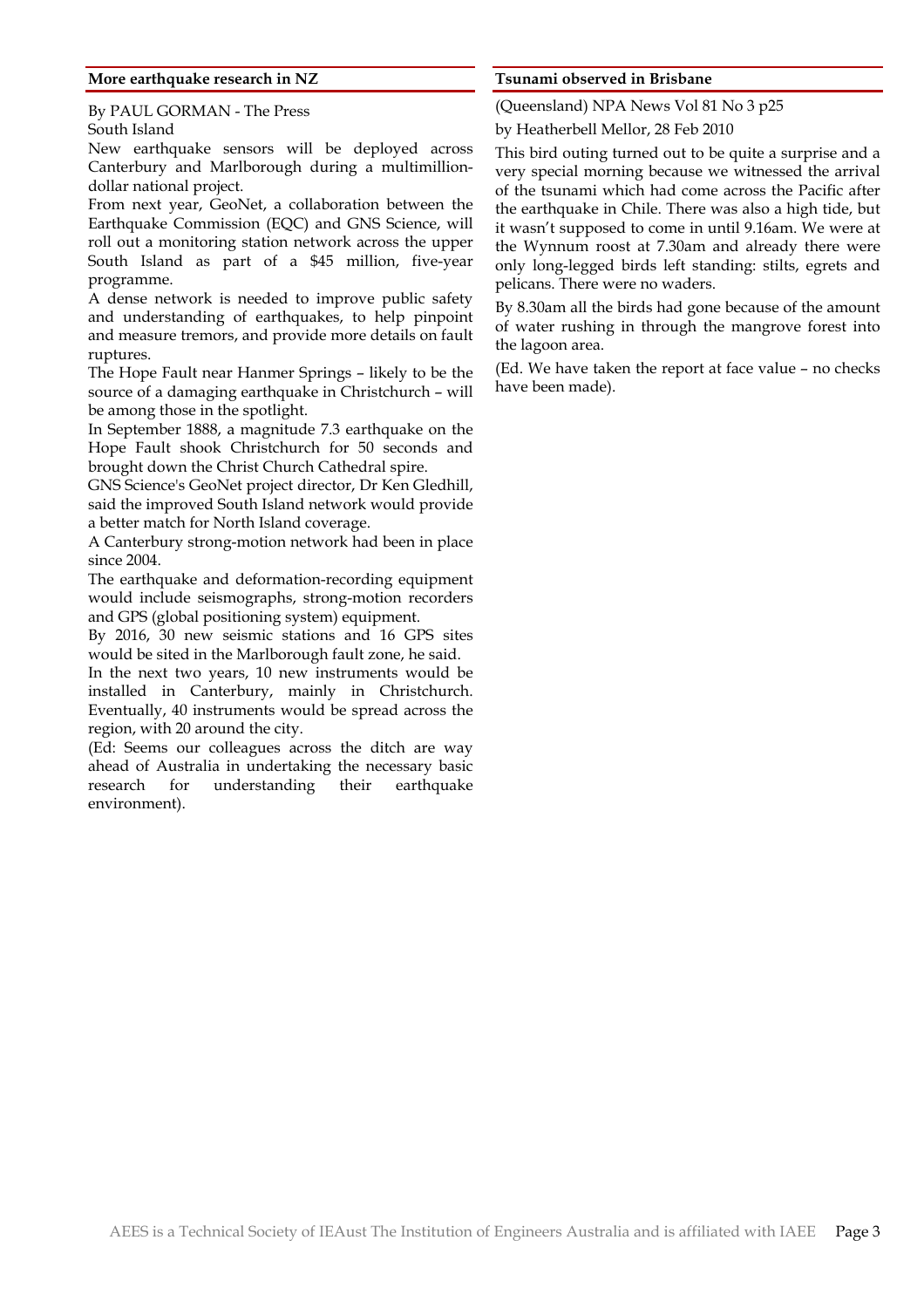#### **Provisional Report on the 2010 Chile Earthquake**

#### 30 PROPUESTAS RELATIVAS AL TERREMOTO 27 DE FEBRERO 2010 COMISIÓN PROVISORIA TERREMOTO 2010 INSTITUTO DE LA CONSTRUCCIÓN 29 DE MARZO DE 2010

#### **30 Proposals Resulting from the Earthquake of 27th February, 2010 Provisional Report on the 2010 Earthquake Chilean Institute of Construction 29th March, 2010**

Draft English Summary Interpretation for NZSEE



*Tsunami damage Dichato, Chile (photo Gary Gibson)*

#### **Introduction**

Ten societies and departments involved with various aspects of design and construction in Chile including the Department of Public Works met and discussed their observations of damage during the earthquake with the aim to minimise and mitigate damage and problems arising from the recent earthquake on 27th February 2010. Thirty recommendations broken into five areas of action are listed. Many of these are already being implemented. The aim is to get a consensus on the relative importance of each proposal.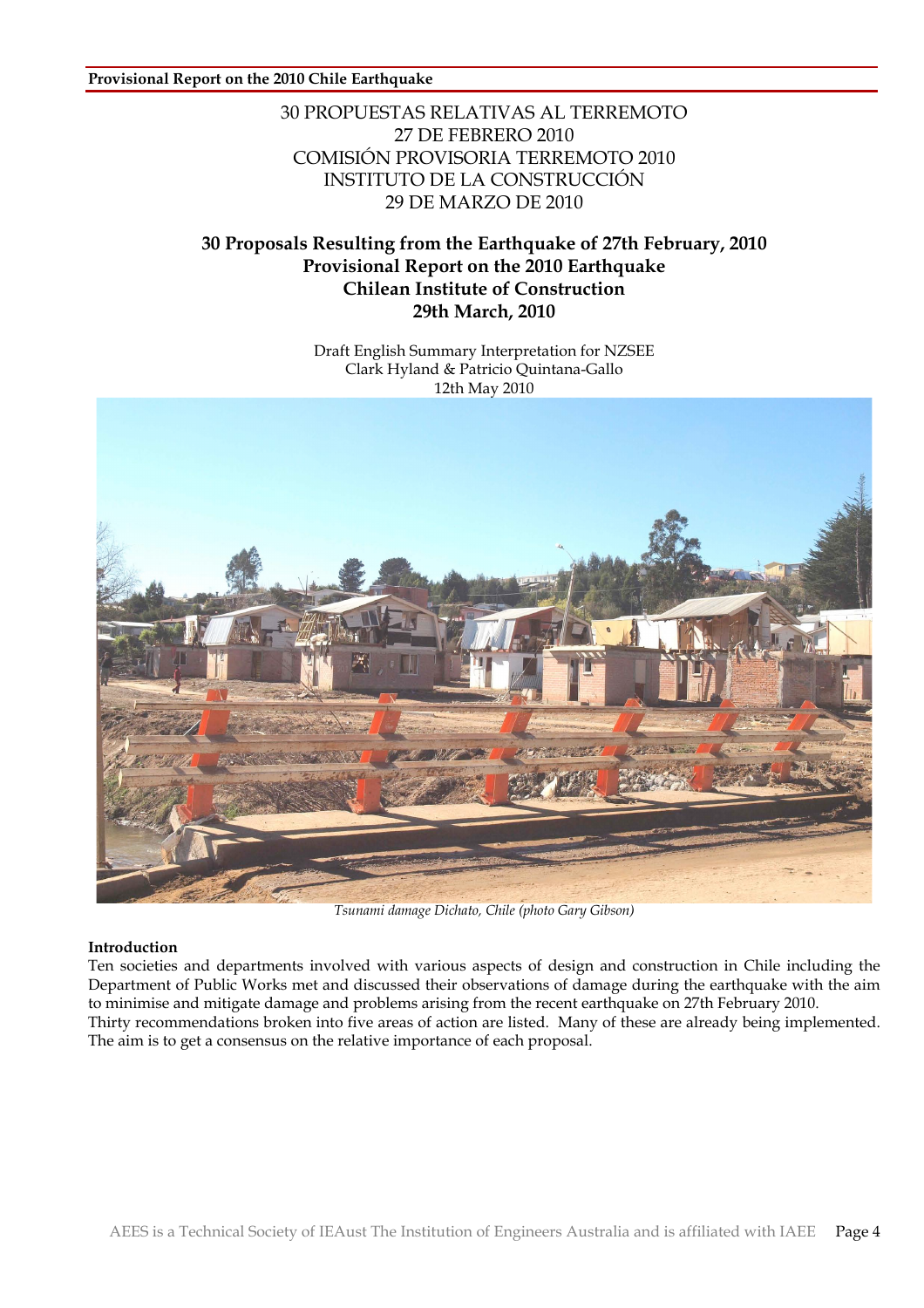#### **INN (National Standard Institute) Technical Standards**

- 1. Review and update official technical standards for soil mechanics and geotechnics
- 2. Review and update the Nch433Of.96 seismic standard (and others) using mainly the lessons learned from the 2010 earthquake.
	- a. Loadings
	- b. Reduction of damage to non-structural components.
	- c. Amplification of loadings effects due to local geology.
	- d. Update zonation.
- 3. Create technical specifications, recommendations and eventually standards for connections of nonstructural elements to the main structure, in particular restraint of equipment and suspended ceilings, among others.
- 4. As a complement to 3, develop a new standard for attachment of non-structural elements and equipment in buildings.
- 5. Update code for elevators.

#### **Regulations and Law**

- 6. Developer must submit geotechnical report to OGUC (Building Control Authority) with building permit application.
- 7. Regulate the limitations and/or conditions for the construction of residential areas in risk zones for tsunami or others, in the regulation planning of the cities.
- 8. Improve regulation of independent inspection of construction, detailing procedures required and responsibilities.
- 9. Incorporate the certificate number of the structural reviewer in the building permit application. This is a person with an appropriate professional qualification.
- 10. Include signature of structural design reviewer on record set drawings for the local Building Control Authority which issues the permit.
- 11. Incorporate in the Building Control Authority the definition of 'failures and deficiencies' in the Quality for Construction law.
- 12. Regulate in the Building Code (OGUC) the fulfilment of the technical standards for materials and constructive systems considered as strategic.
- 13. Regulate in the building code the obligation of certifying some construction materials, considered as strategic, as well as the model or procedure chosen for the certification.
- 14. Make free, easy and open access to national standards that are obligatory for construction, like the OGUC (referred here as Building Code)
- 15. Regulate the obligation to have alternative sources of electricity, potable water and telecommunications. In addition make this mandatory for buildings required to operate during the disaster period, such as hospitals, police stations, high schools, etc.
- 16. Regulate common and exceptional laws to make faster procedures for reconstruction after disaster. The same applies to elaborate and modify the building regulations in affected areas.

#### **Structural Design and Architecture**

- 17. Promote, encourage and update teaching of structural design particularly for engineers and architects, incorporating "Seismic Architecture", in virtue of the earthquake evaluations e.g. prevention of soft storey mechanisms.
- 18. Promote, review and update design requirements for bridges and overpasses and other structures which are key life-lines.
- 19. Plan in detail the reconstruction related to edification and urbanism.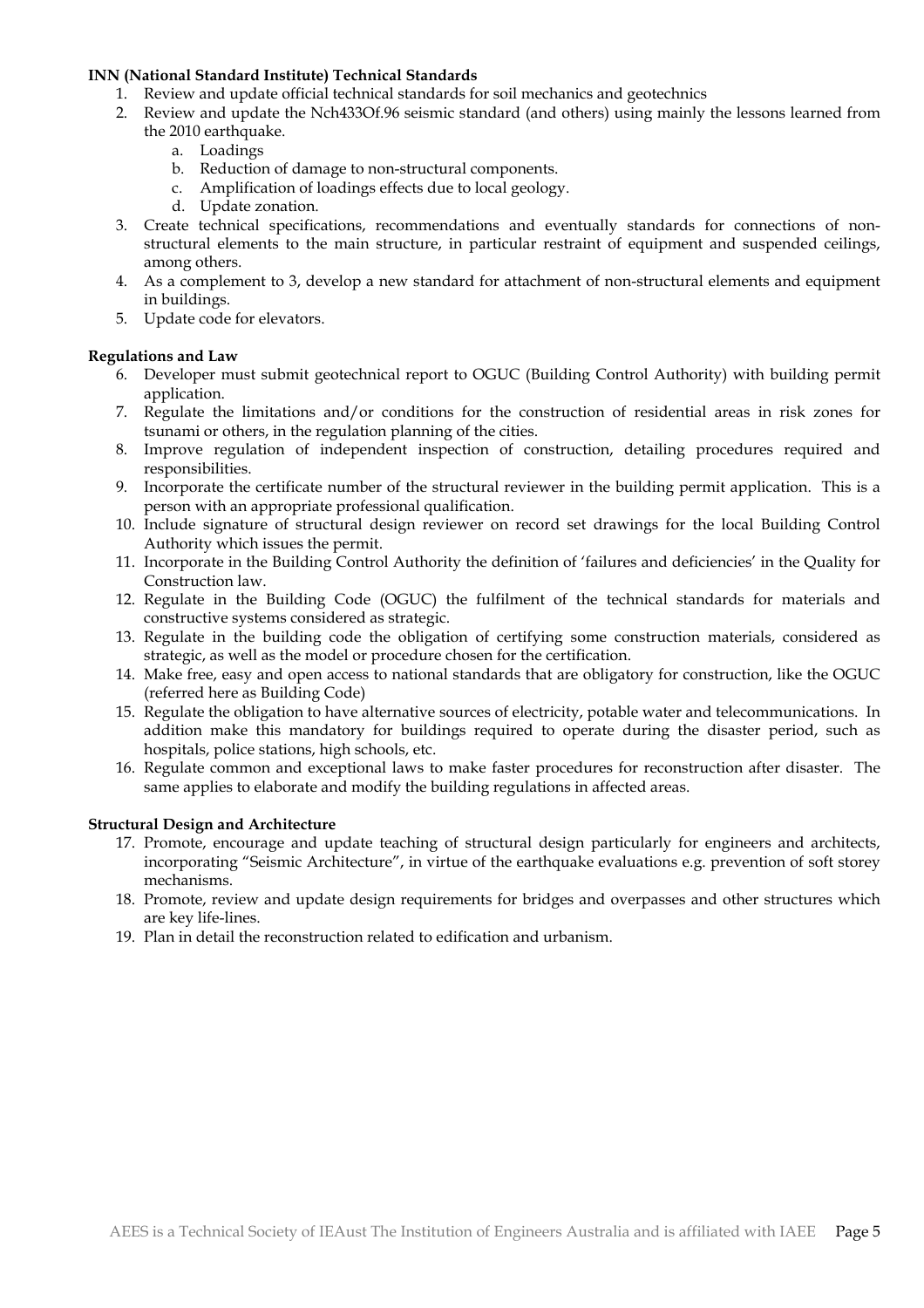#### **Study and Dissemination**

- 20. Request the Ministry of Education (MINDUC) and the city councils more dissemination and training for the community through high schools, universities, city councils, neighbours organizations, etc., about how to behave under a natural disasters such as earthquakes, tsunamis, flooding, etc.
- 21. Promote the exchange of documentation, experience and research with foreign organizations of recognized expertise in earthquakes, tsunamis and other natural disasters.
- 22. Organize seminars or dissemination workshops were subjects like code provisions, life safety, quality of construction, acceptable and unacceptable damage, professional engineers registration, among others.
- 23. Disseminate through publications and other means of massive media the probable expected consequences of a 'seismic lake' in the north of the country (no seismic events in that area for a considerable time), as well as promote the review of basic life-lines, high schools, hospitals, communication systems, and tsunami evacuation programmes in these regions.
- 24. Take up again the design and eventual implementation of insurance related to earthquakes and construction deficiencies, with focus on guarantee the interests and the patrimony of people affected by damages.

#### **Third Parties Proposals**

- 25. Update the maps for risk of natural disasters like flooding, earthquake, tsunami, etc.
- 26. Compare the zones of flooding due to tsunami established by the Army with the ones observed after the one that occurred in 2010, and eventually modify them.
- 27. Promote the creation and/or the improvement of an Early Alert System, with an autonomous seismological network.
- 28. Regulate a compulsory training for the inhabitants of tsunami prone areas.
- 29. Promote the creation or reconstruction of strategic bridges in the immediately.
- 30. Propose the implementation of an autonomous Satellite Telephone network.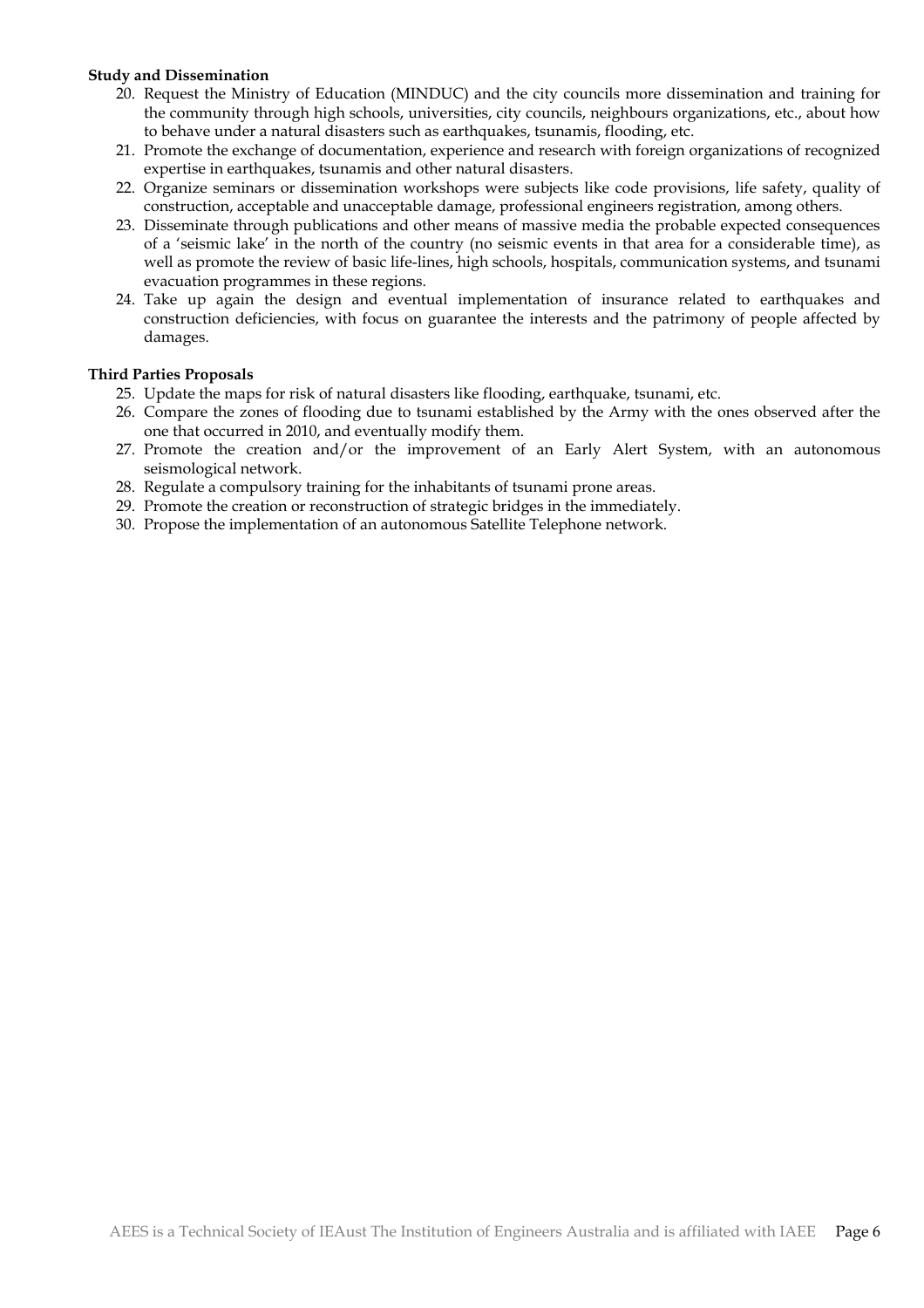#### **Australian earthquakes, May – August 2010**

South Australia experienced the two largest earthquakes in Australia in this period, the largest its magnitude 4.8, far enough from Cleve that there was no damage or injuries.

**Table** Earthquakes in the Australian region, 10 May 2010 – 10 August 2010, magnitude 2.5 or greater, located by:

- PIRSA http://www.pir.sa.gov.au/minerals/earthquakes/recent\_earthquakes\_in\_sa,
- Geoscience Australia www.ga.gov.au
- ES&S www.esands.com; and
- ASC (the Australian Seismological Centre)

The implied accuracy in epicentral coordinates is fanciful, the best are located no better than 3km (.03º) horizontally and 5 km vertically.

| Date (UTC)                | Time (UTC) | Lat <sup>o</sup> S | Long <sup>o</sup> E | Depth (km)       | Mag              | Location             |
|---------------------------|------------|--------------------|---------------------|------------------|------------------|----------------------|
| 22-Aug-2010               | 04:10:29   | 24.777             | 110.795             | 10               | 3.4              | W Carnarvon WA       |
| 18-Aug-2010               | 20:54:01   | 25.345             | 117.219             | $\mathbf{0}$     | 3.0              | SW Mt Clere WA       |
| 15-Aug-2010               | 08:56:09   | 26.701             | 152.283             | $\overline{5}$   | 2.5              | Kingaroy Qld         |
| 11-Aug-2010               | 21:12:06   | 43.172             | 145.769             | $\overline{0}$   | 3.5              | SW Strathgordon Tas  |
| 06-Aug-2010               | 06:50:38   | 38.608             | 146.006             | 12               | 2.8              | <b>Buffalo Vic</b>   |
| 31-Jul-2010*              | 16:56:27   | 30.048             | 136.744             | $\boldsymbol{0}$ | 2.9              | Olympic Dam SA       |
| 31-Jul-2010               | 02:45:38   | 32.224             | 138.206             | 12               | 2.7              | NE Quorn SA          |
| 30-Jul-2010               | 21:29:22   | 32.175             | 138.141             | 10               | 4.2              | NE Quorn SA          |
| 29-Jul-2010               | 13:59:33   | 30.640             | 116.460             | $\boldsymbol{0}$ | 2.8              | W Ballidu WA         |
| 28-Jul-2010               | 03:46:05   | 31.291             | 139.038             | $\mathbf{0}$     | 2.7              | <b>SE Blinman SA</b> |
| 26-Jul-2010*              | 18:38:29   | 30.911             | 121.343             | $\Omega$         | 2.9              | Kalgoorlie, WA       |
| 24-Jul-2010               | 19:17:52   | 12.752             | 114.453             | $\mathbf{0}$     | 5.0              | NW Australia         |
| 23-Jul-2010               | 22:20:42   | 36.315             | 148.879             | $\mathbf{0}$     | 2.9              | <b>Berridale NSW</b> |
| 17-Jul-2010               | 16:24:04   | 34.823             | 123.154             | 13               | 2.6              | SE Esperance, WA     |
| 16-Jul-2010               | 16:35:58   | 18.000             | 119.068             | $\boldsymbol{0}$ | 3.7              | W Broome, WA         |
| 15-Jul-2010               | 18:26:26   | 31.609             | 138.659             | 10               | 3.5              | Wilpena, SA          |
| 15-Jul-2010               | 17:43:52   | 35.884             | 143.225             | 10               | 2.9              | N Wychepro Vic       |
| 15-Jul-2010               | 13:59:34   | 33.905             | 119.454             | 10               | 2.5              | E Jerramungup WA     |
| 09-Jul-2010               | 17:16:01   | 38.424             | 145.826             | $\boldsymbol{0}$ | 2.7              | Korumburra Vic       |
| 05-Jul-2010               | 14:34:30   | 24.916             | 118.336             | $\mathbf{0}$     | 2.6              | N Meekatharra WA     |
| 04-Jul-2010               | 03:48:11   | 22.370             | 113.677             | 13               | 3.1              | SW Learmonth WA      |
| 21-Jun-2010               | 04:04:10   | 21.524             | 129.752             | 5                | $\overline{3.6}$ | Lake Mackay NT       |
| 09-Jun-2010               | 15:41:41   | 22.166             | 123.256             | $\overline{0}$   | 3.3              | E Lake Dora WA       |
| 08-Jun-2010               | 20:07:17   | 21.935             | 113.534             | 34               | $\overline{3.9}$ | W Exmouth WA         |
| 07-Jun-2010*              | 12:30:28   | 28.007             | 140.791             | $\overline{0}$   | 3.1              | Innamincka SA        |
| 05-Jun-2010               | 21:47:00   | 33.559             | 136.714             | 15               | 4.8              | <b>NE</b> Cleve SA   |
| 04-Jun-2010*              | 10:56:26   | 30.726             | 121.385             | $\boldsymbol{0}$ | 2.6              | NW Kalgoorlie WA     |
| 31-May-2010               | 19:20:17   | 32.614             | 149.643             | $\overline{0}$   | 2.6              | Mudgee NSW           |
| 27-May-2010               | 11:08:53   | 34.005             | 139.600             | 10               | 2.7              | NW Morgan SA         |
| 26-May-2010               | 10:09:20   | 36.634             | 144.796             | 10               | 3.0              | Colbinabbin Vic      |
| 24-May-2010               | 00:56:51   | 36.863             | 145.718             | $\overline{2}$   | 2.7              | Strathbogie Vic      |
| 19-May-2010               | 20:08:03   | 24.985             | 111.125             | 50               | 3.6              | W Carnarvon WA       |
| $\overline{12}$ -May-2010 | 11:09:08   | 33.646             | 118.278             | $\overline{4}$   | 2.6              | Pingrup WA           |

Note. Events marked with a '\*' are probably not natural earthquakes but seismic events induced by mining or fluid injection. On seismograms it is difficult to distinguish between natural and man-made seismic events although blasts can in theory be discriminated because of the use of delays between shot holes and between rows of holes. Time-of-day combined with location and coda shape have also been used to label mine and quarry blasts but this may have lead to real earthquakes being incorrectly identified as mine blasts, and vice-versa, in the past.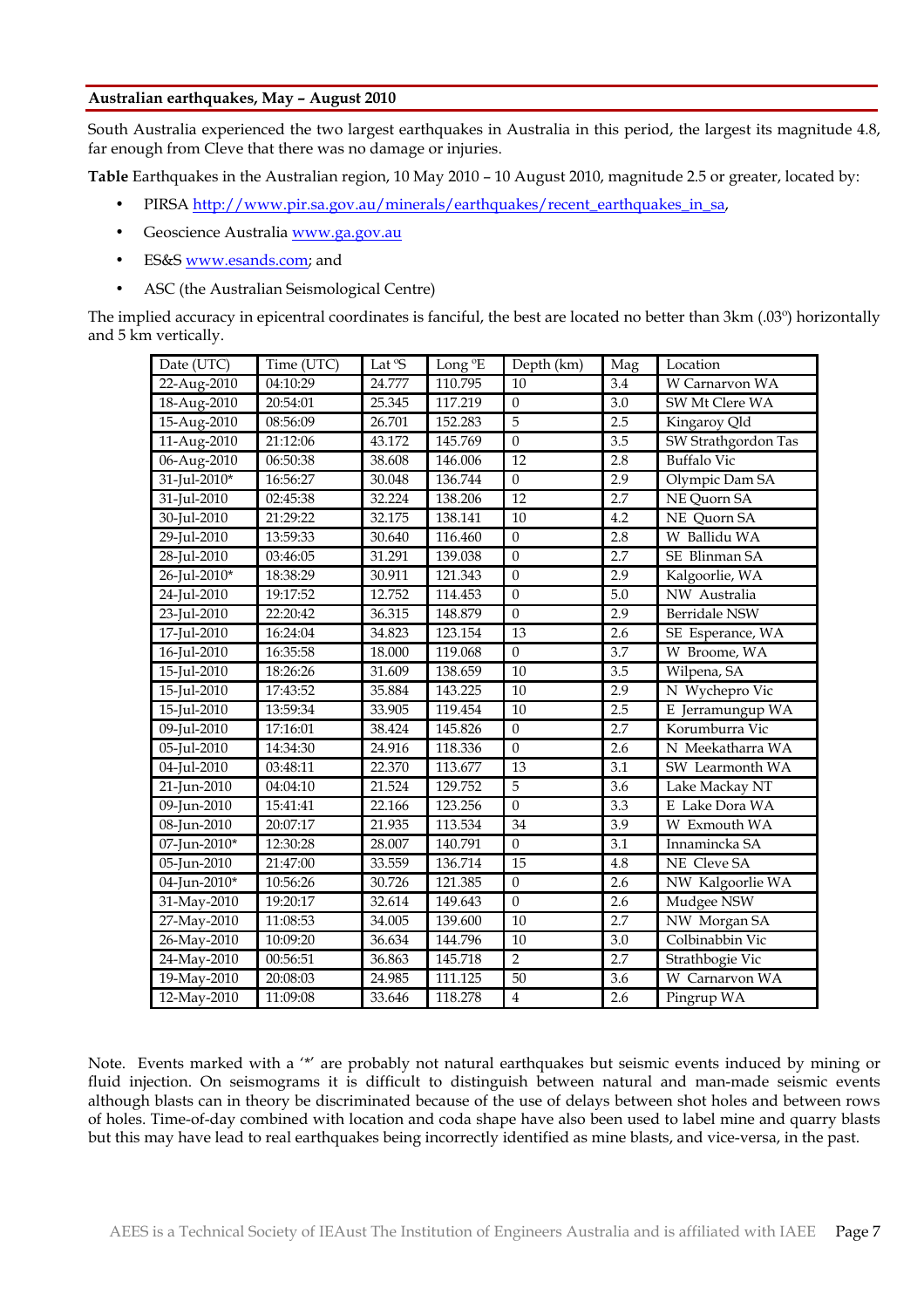

*Epicentre of earthquakes in the Australian region, M ≥ 2.5 as listed above. Map created using GoogleEarth and GA database (map courtesy of Dr. Clive Collins, GA).*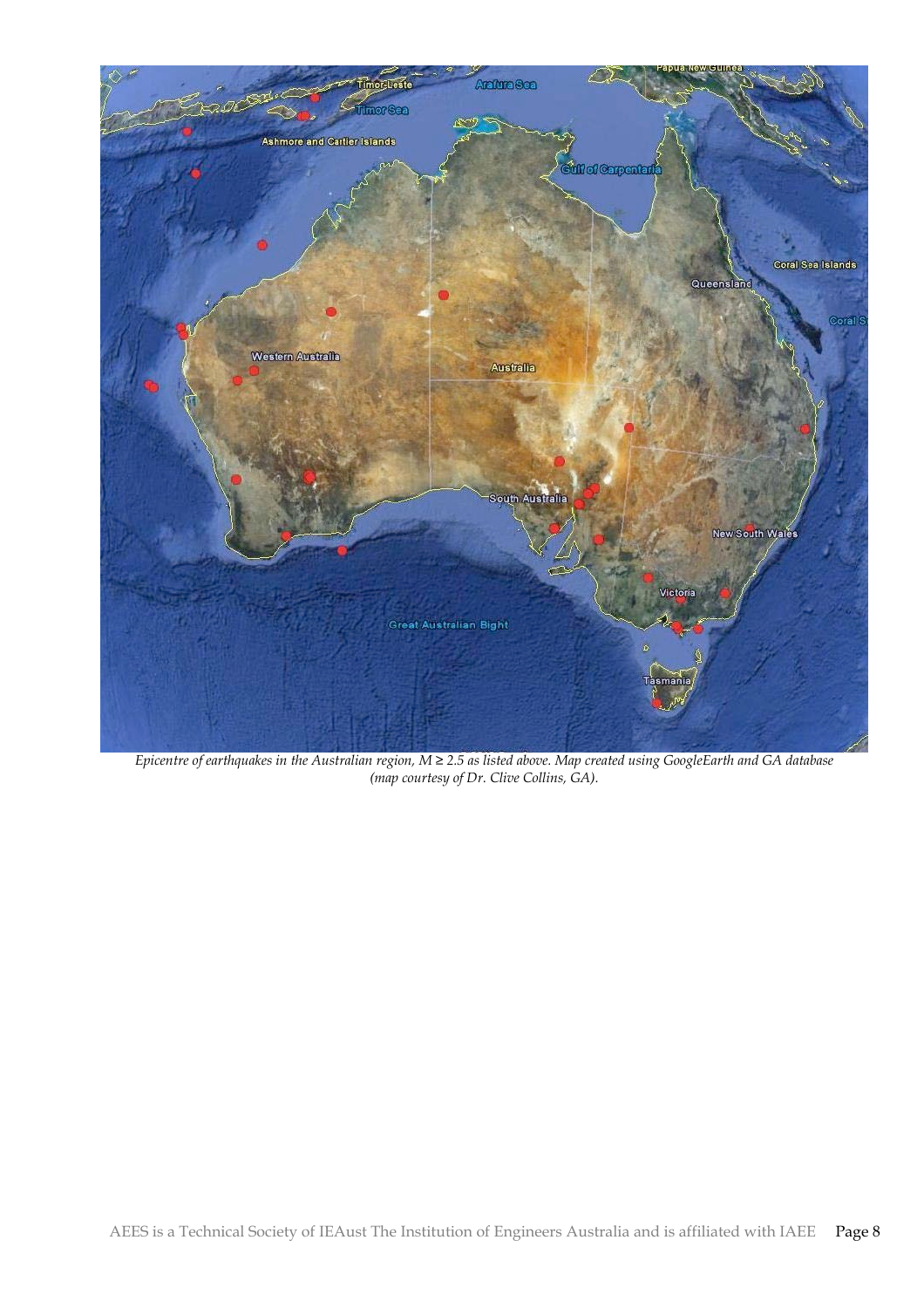#### **Conferences**

**13 October 2010** Seismic Engineering – Design for Management of Geohazards. Australian Geomechanics Society and the NSW Association of Consulting Structural Engineers. Australian National Maritime Museum, Darling Harbour Sydney. AEES members will be charged the same registration as members of AGS.

**01-03 December 2010** 3rd Asia Conference on Earthquake Engineering, ACEE-2010, Bangkok, Thailand. acee3@gmail.com

**12-14 December 2010,** International Conference on Sustainable Built Environment. Faculty of Engineering, University of Peradeniya and Earl's Regency, Kandy, Sri Lanka. http://www.icsbe.com/

#### **PCEE2011 Auckland NZ, 14-15 March 2011**

The New Zealand Society for earthquake Engineering is hosting next year's Pacific Conference on Earthquake Engineering in Auckland in March. Please keep checking the AEES and NZSEE http://pcee.nzsee.org.nz/ websites for details but abstracts are due 24 August 2010. Attached to the PCEE is the following important workshop which we hope Australian and New Zealand consulting engineering companies working in the region will sponsor.

#### **SW Pacific Earthquake Resilience Workshop 11-13 April 2011**

This workshop, endorsed by the South Pacific Engineers Association (SPEA), will draw together lessons from recent earthquakes and tsunamis to develop a road map for improved regional resilience. This will include considerations of cooperative response strategies, seismological studies, earthquake engineering guidelines, standards, education, continuing professional development, and building control systems development.

#### **AEES Contact Details**

| Post:    | PO Box 4014, McKinnon P.O. VIC 3204 |
|----------|-------------------------------------|
| Email:   | sharon@wsm.com.au                   |
| Te1:     | 0414 492 210                        |
| Website: | www.aees.org.au                     |

| President:                   | Kevin McCue         |
|------------------------------|---------------------|
| Secretary:                   | Paul Somerville     |
| Treasurer:                   | Mark Edwards        |
| Committee members:           | Gerhard Horoschun   |
|                              | Helen Goldsworthy   |
| <b>IAEE Representative:</b>  | Gary Gibson         |
| Secretariat/Newsletter:      | Sharon Anderson     |
|                              | Kevin McCue         |
| Webmaster:                   | Adam Pascale        |
| <b>State Representatives</b> |                     |
| Victoria                     | Gary Gibson         |
| Queensland                   | Russell Cuthbertson |
| New South Wales              | Colin Gurley        |
| Tasmania                     | Angus Swindon       |
| ACT                          | Mark Edwards        |
| South Australia              | David Love          |
| Western Australia            | Hong Hao            |
| Northern Territory           | tba                 |

**IMPORTANT NOTE: AEES conference final papers are due by 1 September 2010** See next page for details